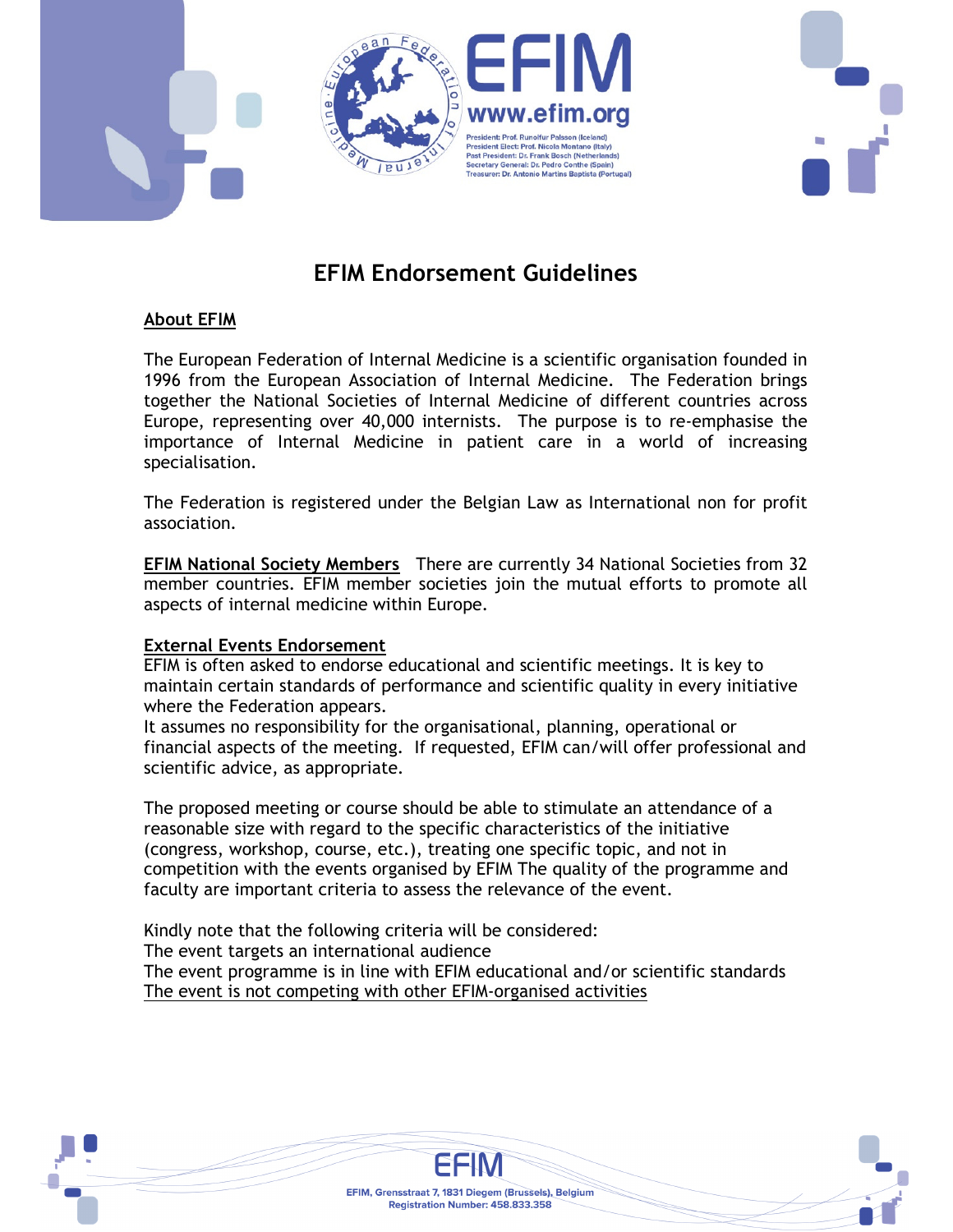



The event programme is in accordance with academic standards / Accreditation (CME Accreditation)

The event involves International and European speakers The event involves EFIM Members

The event is in line with the overall mission and values of EFIM

# **PROCEDURE**

The organiser/s must receive Endorsement approval from the local national society prior to applying for EFIM Endorsement.

The organiser/s must return the completed application form to the EFIM office 3 – 6 months prior to the event. This application will be forwarded to EFIM Executive Committee who will:

 $\Box$  review the proposed programme with particular regard to the objectives and the scientific quality of the programme;

 $\overline{p}$  assess the interest of the EFIM in endorsing the educational/scientific event; provide inputs to the final decision's makers within 1 month

The EFIM decision (including major comments) will be sent to the event's organisers by the EFIM Secretariat.

EFIM will charge a fee for endorsement. The fee will be based upon several criteria. Sponsorship and the size of the meeting are the most important criteria. National congresses of EFIM members' societies will be Endorsed free of charge.

## **ENDORSEMENT BENEFITS AND COLLABORATION**

Upon approval, EFIM will:

 $\overline{a}$  advertise the event on the EFIM website (LINK);

 $\Box$  Up to date the members of the national societies via EFIM communication channels;

Note that:

 EFIM endorsement does not involve financial or administrative support by the EFIM.

## **In exchange the Organiser of the event should:**

 Mention "Endorsed by EFIM" with EFIM name and logo printed on the electronic document. A copy and links should be sent to EFIM Office prior to the event;

> EFIM, Grensstraat 7, 1831 Diegem (Brussels), Belgium Registration Number: 458.833.358